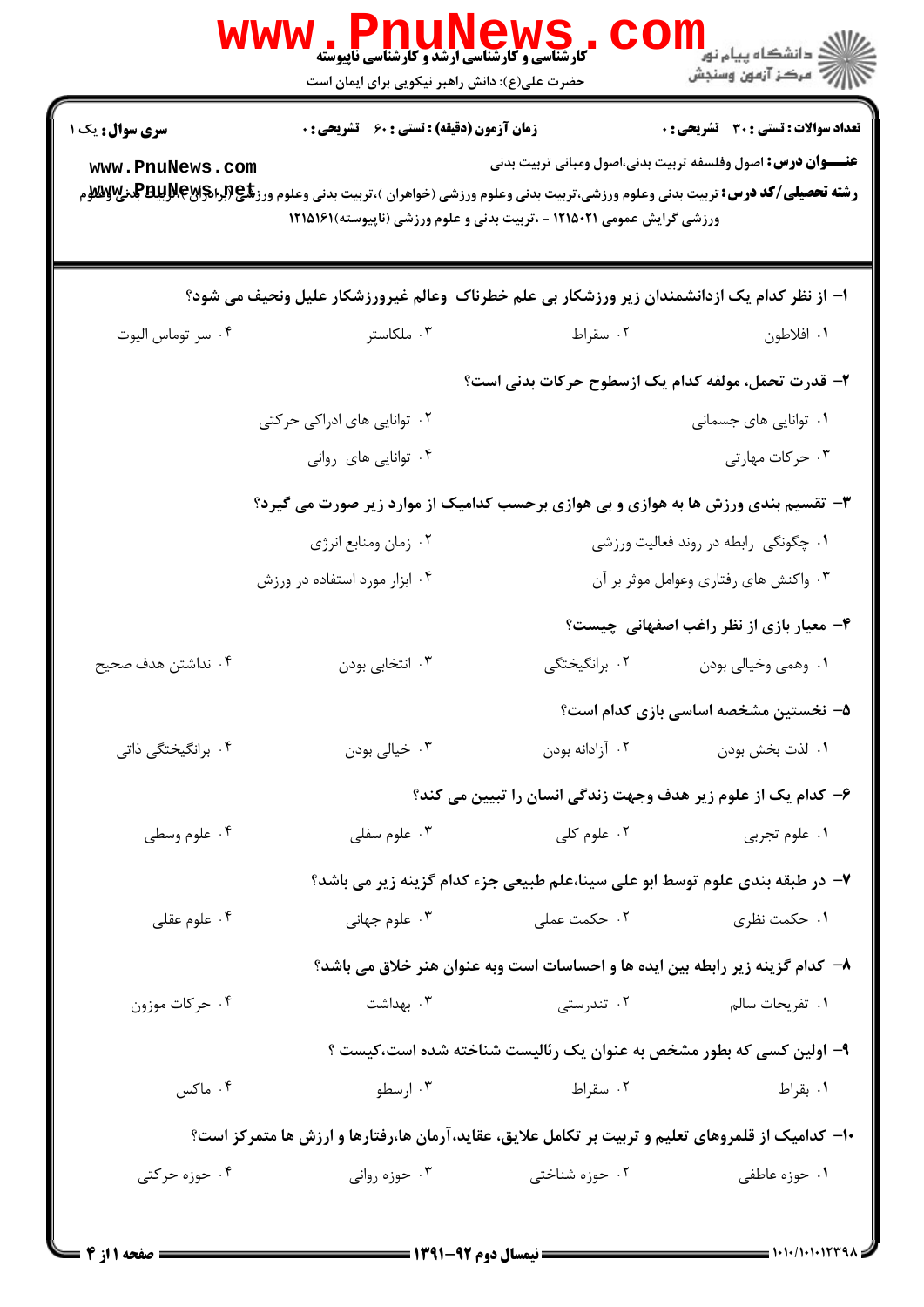|                                                                                                                                                                             | <b>، کے W کے L L L L L L کے ۔</b><br>کارشناسی و کارشناسی ارشد و کارشناسی ناپیوسته<br>حضرت علی(ع): دانش راهبر نیکویی برای ایمان است |                                             |                                                                    |  |  |
|-----------------------------------------------------------------------------------------------------------------------------------------------------------------------------|------------------------------------------------------------------------------------------------------------------------------------|---------------------------------------------|--------------------------------------------------------------------|--|--|
| سری سوال : ۱ یک                                                                                                                                                             | <b>زمان آزمون (دقیقه) : تستی : 60 ٪ تشریحی : 0</b>                                                                                 |                                             | <b>تعداد سوالات : تستي : 30 ٪ تشريحي : 0</b>                       |  |  |
| www.PnuNews.com<br><b>رشته تحصیلی/کد درس:</b> تربیت بدنی وعلوم ورزشی،تربیت بدنی وعلوم ورزشی (خواهران )،تربیت بدنی وعلوم ورز <b>شگی(لپرلاپرلاپرلاپرلاپرلاپرلاپرلاپر</b><br>م | ورزشی گرایش عمومی ۱۲۱۵۰۲۱ - ،تربیت بدنی و علوم ورزشی (ناپیوسته)۱۲۱۵۱۶۱                                                             |                                             | <b>عنـــوان درس:</b> اصول وفلسفه تربیت بدنی،اصول ومبانی تربیت بدنی |  |  |
|                                                                                                                                                                             |                                                                                                                                    |                                             | 11- پایه واساس بلوغ وتکامل فرد در قلمرو احساسی وعاطفی کدام است؟    |  |  |
| ۰۲ تجارب غنی اجتماعی                                                                                                                                                        |                                                                                                                                    |                                             | ۰۱ فعالیتهای سازمان یافته در مدارس                                 |  |  |
| ۰۴ سیستم ارزشی وفلسفه ای                                                                                                                                                    |                                                                                                                                    |                                             | ۰۳ توسعه وتکامل آمادگی جسمانی                                      |  |  |
| ۱۲– کدام گزینه زیراساس ومبنای بهینه سازی عملکردهای جسمانی قشر جوان در طول دوران رشد و تکامل می باشد؟                                                                        |                                                                                                                                    |                                             |                                                                    |  |  |
| ۰۲ فعالیتهای سازمان یافته در مدارس                                                                                                                                          |                                                                                                                                    | ۰۱ بازیهای فردی و گروهی                     |                                                                    |  |  |
| ۰۴ تغذیه مناسب وتمرین مورد نیاز وکافی                                                                                                                                       |                                                                                                                                    | ۰۳ آشنایی با ساختار و عملکرد بدن در طول رشد |                                                                    |  |  |
| ۱۳– این جمله ((تربیت بدنی و ورزش به مصرف معقول واستفاده مطلوب از خدمات وتسهیلات کمک می کند))  جزء کدام گزینه                                                                |                                                                                                                                    |                                             | می باشد؟                                                           |  |  |
| ۰۴ حوزه اخلاقي<br>۰۳ حوزه عاطفی                                                                                                                                             |                                                                                                                                    | ۰۲ حوزه رواني حرکتي                         | ۰۱ حوزه شناختی                                                     |  |  |
|                                                                                                                                                                             | ۱۴– ابزاری محوری که بوسیله آن رشد اجتماعی کلامی و شناختی توسعه داده می شود،؟                                                       |                                             |                                                                    |  |  |
| ۰۲ تفریحات سالم                                                                                                                                                             |                                                                                                                                    |                                             | ۰۱ ورزش                                                            |  |  |
| ۰۴ برنامه های آمادگی جسمانی                                                                                                                                                 |                                                                                                                                    |                                             | بازی $\cdot$ ۳                                                     |  |  |
|                                                                                                                                                                             | 1۵- کدام گزینه ذیل جزء اثرات ساختاری فعالیت های جسمانی می باشد؟                                                                    |                                             |                                                                    |  |  |
|                                                                                                                                                                             | ۰۱ فعالیتهای حرکتی موجب تقویت دستگاه عصبی می شود.                                                                                  |                                             |                                                                    |  |  |
|                                                                                                                                                                             |                                                                                                                                    |                                             | ۰۲ فعالیتهای حرکتی موجب افزایش قدرت دفاعی بدن می شود.              |  |  |
|                                                                                                                                                                             | ۰۳ کودکانی که در ورزش های رقابتی شرکت می کنند به ندرت مشکل چاقی دارند.                                                             |                                             |                                                                    |  |  |
|                                                                                                                                                                             |                                                                                                                                    |                                             | ۰۴ تمرینات ورزشی موجب افزایش حجم قدرت عضلات  می شود.               |  |  |
|                                                                                                                                                                             |                                                                                                                                    |                                             | ۱۶- حرکات آکروباتیک جز کدام یک از گزینه های ذیل می باشد؟           |  |  |
| ۰۲ مهارت تطبیقی مرکب                                                                                                                                                        |                                                                                                                                    |                                             | ۰۱ مهارت تطبيقي پيچيده                                             |  |  |
| ۰۴ مهارت غیر تطبیقی                                                                                                                                                         |                                                                                                                                    | ۰۳ مهارت تطبيقي                             |                                                                    |  |  |
| ۱۷– بندورا کدامیک از موارد زیر ا برای تغییر رفتار به عنوان نخستین عامل و بسیار ضروری توصیف نموده است؟                                                                       |                                                                                                                                    |                                             |                                                                    |  |  |
| ۰۴ اعتماد به نفس                                                                                                                                                            | ۰۳ عزت نفس                                                                                                                         | ۰۲ خود سود مندی                             | ۰۱ خود انگاره                                                      |  |  |
|                                                                                                                                                                             |                                                                                                                                    |                                             |                                                                    |  |  |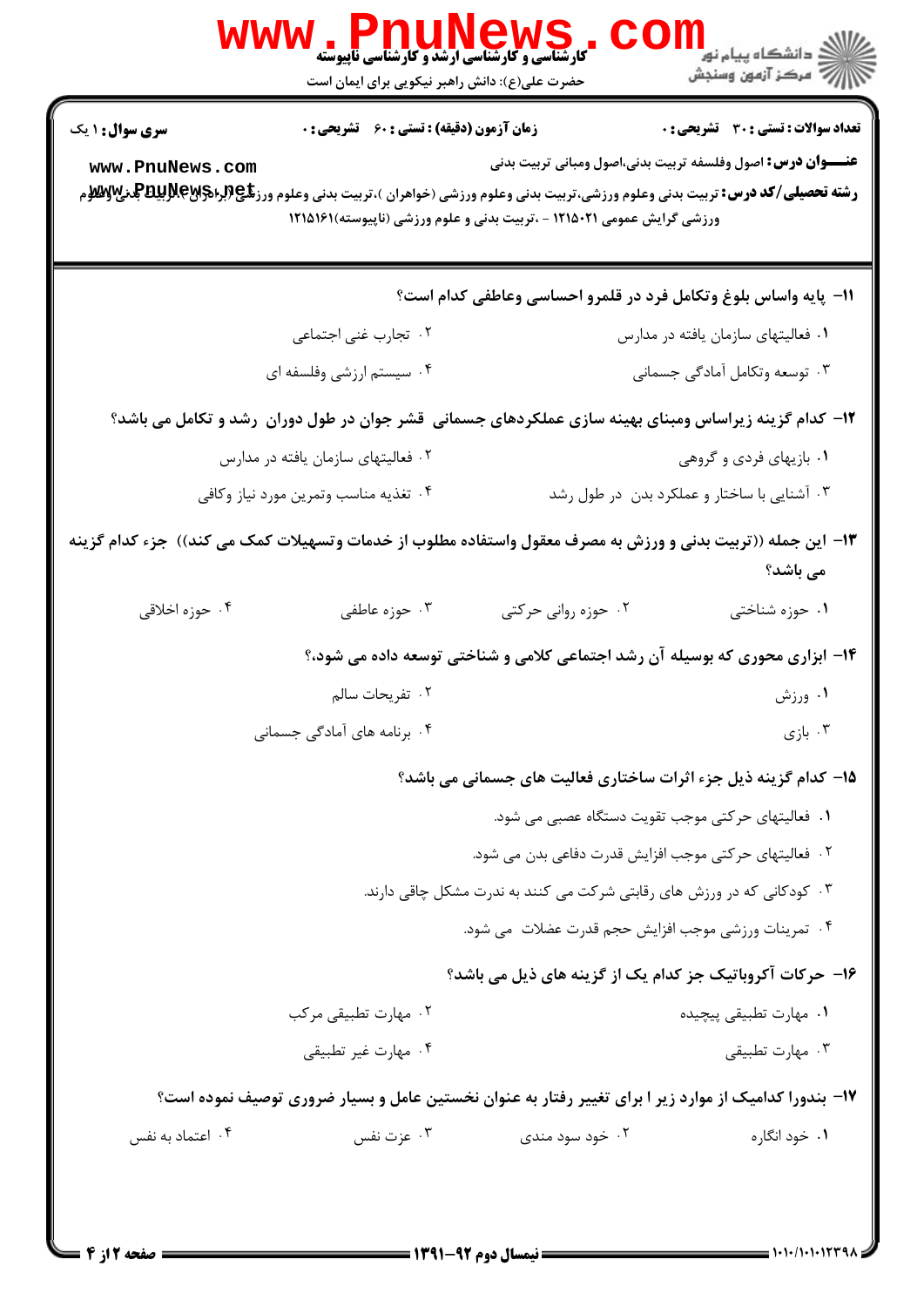|                                                                                                                     | ، IP MUNEWS کا استفادهای استفادهای استفادها<br>کارشناسی و کارشناسی ارشد و کارشناسی تاپیوسته<br>حضرت علی(ع): دانش راهبر نیکویی برای ایمان است                                                                                                                                                             |                                                                                        | الاد دانشگاه پيام نور ■<br>الا                                                                                          |  |
|---------------------------------------------------------------------------------------------------------------------|----------------------------------------------------------------------------------------------------------------------------------------------------------------------------------------------------------------------------------------------------------------------------------------------------------|----------------------------------------------------------------------------------------|-------------------------------------------------------------------------------------------------------------------------|--|
| <b>سری سوال : ۱ یک</b>                                                                                              | <b>زمان آزمون (دقیقه) : تستی : 60 ٪ تشریحی : 0</b>                                                                                                                                                                                                                                                       |                                                                                        | <b>تعداد سوالات : تستي : 30 ٪ تشريحي : 0</b>                                                                            |  |
| www.PnuNews.com                                                                                                     | <b>عنـــوان درس:</b> اصول وفلسفه تربیت بدنی،اصول ومبانی تربیت بدنی<br><b>رشته تحصیلی/کد درس:</b> تربیت بدنی وعلوم ورزشی،تربیت بدنی وعلوم ورزشی (خواهران )،تربیت بدنی وعلوم ورز <b>شگی(لپرلاپرلاپرلاپرلاپرلاپرلاپرلاپر</b><br>م<br>ورزشی گرایش عمومی ۱۲۱۵۰۲۱ - ،تربیت بدنی و علوم ورزشی (ناپیوسته)۱۲۱۵۱۶۱ |                                                                                        |                                                                                                                         |  |
|                                                                                                                     |                                                                                                                                                                                                                                                                                                          | ۱۸– فعالیت های بدنی به چه طریق از انجام اعمال خلاف قانون فرد جلوگیری می کند؟           |                                                                                                                         |  |
|                                                                                                                     | ۰۲ افزایش قدرت بدنی                                                                                                                                                                                                                                                                                      |                                                                                        | ٠١. پر كردن اوقات فراغت                                                                                                 |  |
|                                                                                                                     | ۰۴ افزايش تجربه                                                                                                                                                                                                                                                                                          |                                                                                        | ۰۳ تقويت روحيه مبارزه                                                                                                   |  |
| ۱۹– کدام یک از مکاتب هدف از زندگی را رسیدن به جامعه ای می داند که در آن مردم به اندازه استعداد خود کار می کنند و به |                                                                                                                                                                                                                                                                                                          |                                                                                        | اندازه نیاز خود از اجتماع برداشت می کنند؟                                                                               |  |
| ۰۴ رئاليسم                                                                                                          | ۰۳ ایده الیسم                                                                                                                                                                                                                                                                                            | ٠٢ اگزيستانسياليسم                                                                     | ۰۱ مارکسیسم                                                                                                             |  |
|                                                                                                                     |                                                                                                                                                                                                                                                                                                          | +۲- کدام یک از گزینه های ذیل موجب گسترش تربیت بدنی در میان طبقات مختلف اجتماع شده است؟ |                                                                                                                         |  |
|                                                                                                                     | ۰۲ افزایش فن آوری و ارتباطات                                                                                                                                                                                                                                                                             |                                                                                        | ۰۱ سود اقتصادی                                                                                                          |  |
|                                                                                                                     | ۰۴ افزایش مطالعات تخصصی در حوزه تربیت بدنی                                                                                                                                                                                                                                                               |                                                                                        | ۰۳ مزایای اجتماعی و تربیتی تربیت بدنی                                                                                   |  |
|                                                                                                                     |                                                                                                                                                                                                                                                                                                          | <b>۲۱</b> – اساسی ترین بخش منابع تربیت بدنی هر جامعه کدام است؟                         |                                                                                                                         |  |
| ۰۴ نظام عقیدتی                                                                                                      | ۰۳ نظام اجتماعی                                                                                                                                                                                                                                                                                          | ۰۲ نظام فرهنگی                                                                         | ٠١ نظام سياسى                                                                                                           |  |
|                                                                                                                     |                                                                                                                                                                                                                                                                                                          | <b>۲۲- هدف نهایی و غایی تربیت بدنی و ورزش کدام گزینه می باشد</b> ؟                     |                                                                                                                         |  |
| ۰۴ توسعه جسمانی                                                                                                     | ۰۳ توسعه شناختی                                                                                                                                                                                                                                                                                          | ۰۲ توسعه عاطفی                                                                         | ٠١. توسعه اخلاقى                                                                                                        |  |
|                                                                                                                     |                                                                                                                                                                                                                                                                                                          |                                                                                        | <b>۲۳</b> - در کدام یک از مراحل ذیل،ورزشکار با حداقل هوشیاری و توجه،مهارت را اجرا می کند؟                               |  |
|                                                                                                                     | ۰۲ شناختی <sup>–</sup> کلامی                                                                                                                                                                                                                                                                             |                                                                                        | ۰۱ مرحله خودکاری                                                                                                        |  |
|                                                                                                                     | ۰۴ مرحله توضیحات شفاهی و حرکتی                                                                                                                                                                                                                                                                           |                                                                                        | ۰۳ حرکتی                                                                                                                |  |
|                                                                                                                     |                                                                                                                                                                                                                                                                                                          |                                                                                        | ۲۴- دردوران نوزایش غرب(رنسانس)، بهبود یادگیری ودانش اندوزی از چه طریق یک اعتقاد درونی شد؟                               |  |
|                                                                                                                     | ۰۲ سلامت جسمانی                                                                                                                                                                                                                                                                                          |                                                                                        | ۰۱ زهد گرایی                                                                                                            |  |
|                                                                                                                     | ۰۴ تجدید ایمان به مقام انسان                                                                                                                                                                                                                                                                             |                                                                                        | ۰۳ مطالعه و کار                                                                                                         |  |
|                                                                                                                     |                                                                                                                                                                                                                                                                                                          |                                                                                        | ۲۵- رابطه روح و بدن در فلسفه ،به چه چیزی تعبیر شده است؟                                                                 |  |
| ۰۴ عالم مجرد                                                                                                        | ۰۳ عالم امر                                                                                                                                                                                                                                                                                              | ۰۲ تعلق تدبیری                                                                         | ٠١. عالم قدس                                                                                                            |  |
|                                                                                                                     |                                                                                                                                                                                                                                                                                                          |                                                                                        | ۲۶- پایه و اساس جهان بینی،ایدئولوژی و رفتار آدمی کدام است؟                                                              |  |
| ۰۴ تزکیه نفس                                                                                                        | ۰۳ عقل                                                                                                                                                                                                                                                                                                   | ۰۲ استدلال                                                                             | ۰۱ شناخت                                                                                                                |  |
| = صفحه 3 از 4                                                                                                       |                                                                                                                                                                                                                                                                                                          |                                                                                        | $\longrightarrow$ $\longrightarrow$ $\longmapsto$ $\longmapsto$ $\longmapsto$ $\longmapsto$ $\longmapsto$ $\longmapsto$ |  |